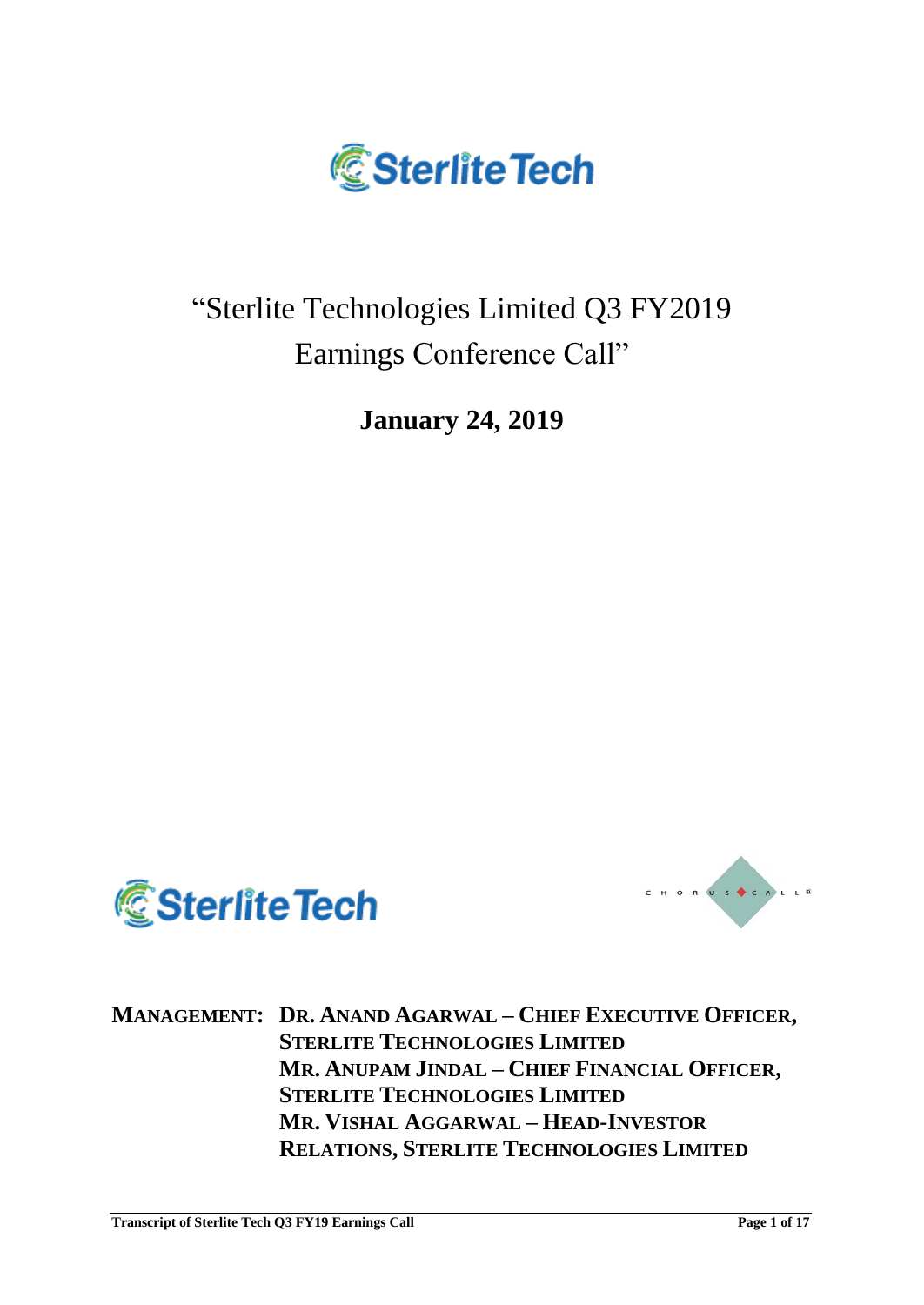# **& Sterlite Tech**

**Moderator:** Ladies and Gentlemen, Good day and welcome to the Sterlite Technologies Limited Q3 FY19 earnings conference call. As a reminder, all participant lines will be in the listen-only mode and there will be an opportunity for you to ask questions after the presentation concludes. Should you need assistance during the conference call, please signal an operator by pressing \*\*' then '0' on your touchtone telephone. Please note that this conference is being recorded.

> I would now like to hand the conference over to Mr. Vishal Aggarwal – Head of Investor Relations, Sterlite Technologies. Thank-you and over to you, Vishal.

**Vishal Aggarwal:** Good afternoon everyone and thanks for standing by. Welcome to the Q3 FY19 earnings conference call of Sterlite Technologies Limited. I have the pleasure to introduce Dr. Anand Agarwal-CEO and Anupam Jindal – CFO of Sterlite Tech. who are joining us today for this call.

> The agenda for the session is as follows. Anand will take us through his insights on the evolving industry dynamics and our strategic focus followed by the business highlights for the quarter. Anupam will then talk about the performance and results for the quarter after which we will open the floor for Q&A session.

> Before we proceed with this call, I would like to add that some elements for this presentation may be forward-looking in nature and must be viewed in relation to the risks pertaining to our business. The safe-harbor clause indicated in our presentation also applies to this conference call.

With this, I would now like to pass it on to Anand.

**Anand Agarwal:** Thank you, Vishal. and Good afternoon, ladies and gentlemen. It has been yet another stellar quarter for us. We are seeing great growth on the operational as well as financial numbers and at the same time we had key strategic developments during the quarter including the launch of our new solution called "FTTx Mantra" which is a programmable network solution that converges deep fiberization, swift rollout as well as virtualization. We also had opening of our Specialty Products Experience lab in Silvassa which focuses on physical layer of the connectivity architecture for different kinds of solutions like small sized data centers as well as IOT.

> I would first start by giving you a perspective on our strategy within the overall context of our industry and then close off with a few "Key Business Update" for the quarter. We have uploaded the presentation on our website for those who cannot access it live.

# **Slide 4:**

As network generation is moving from 4G to 5G, the internet usage strengths are alluding to a sharp increase in per capita usage of data. The global data growth continues unabated with global IT traffic as per the latest Cisco VNI Index project to reach around 5-gigabyte by 2022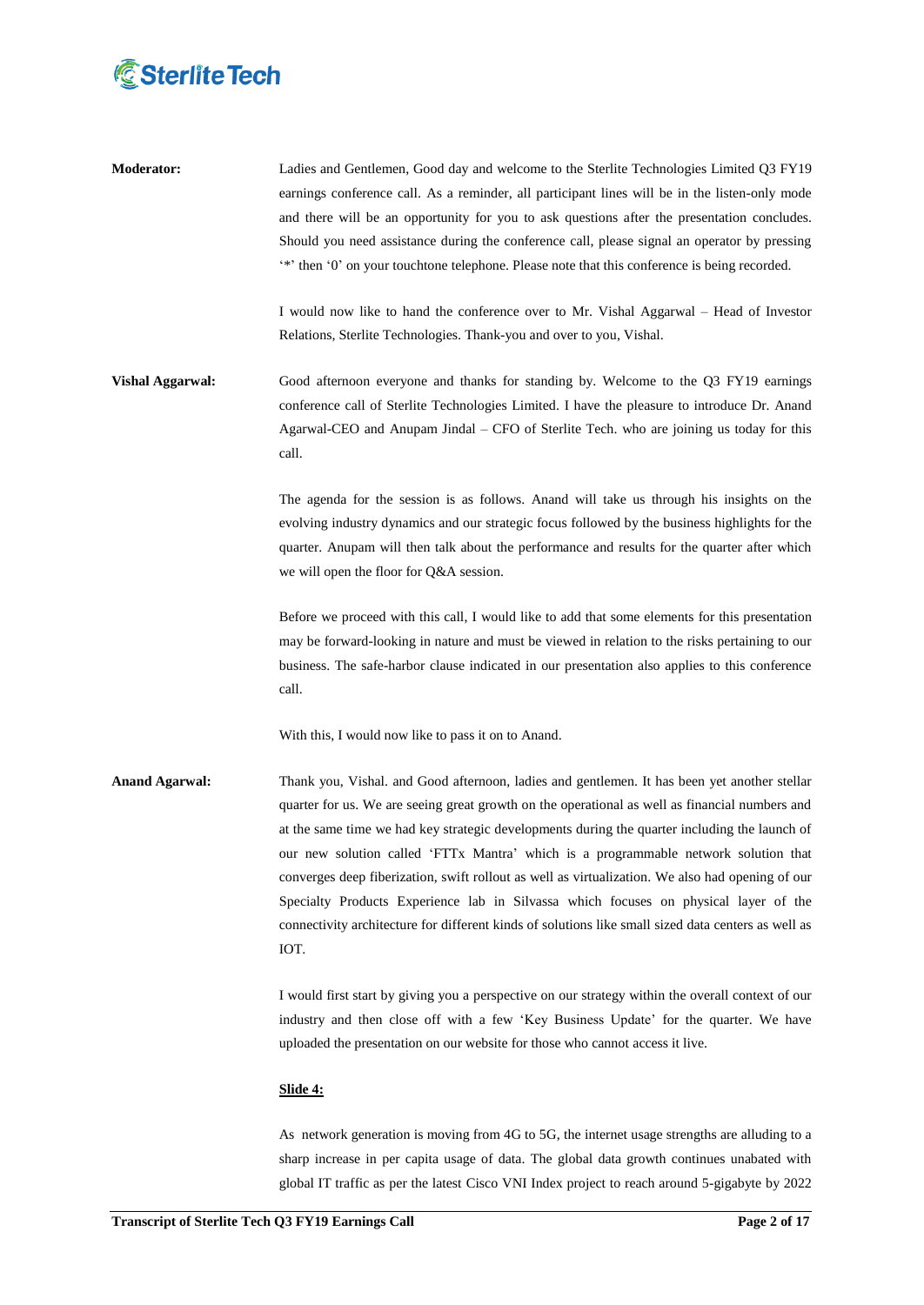

which represents almost the 11x growth from 2012 levels. This surge in data is leading to expanding CAPEX investments by telecom companies globally and it is complemented by a new pool of investment by the cloud companies like Amazon, Google, Microsoft for creating massive hyper scale data centers. All in all, while there is an expanding CAPEX pool of around \$300 billion on an annual basis, on the other hand what we see is that the ARPUs of the telecom companies remain flattish. This strength of providing higher gigabits per user at optimized CAPEX per gigabyte are making the industry ripe for a disruptive change.

# **Slide 5:**

So principally there are two underlying connected themes which Sterlite is uniquely positioned to leverage upon. One is undoubtedly the increase in data consumption across the consumer and enterprise customer segment and in our viewpoint; we are just at the start of a utilitarian consumption demand. Right now, the demand that we are seeing is the demand which mostly essentially come from individuals largely led by video consumption. We are yet to see the full advent of the connected enterprises and cloud and that is the next phase which will happen and then the way beyond that is the wave of machine to machine, artificial intelligence, autonomous vehicles. All this is going to drive massive demand for data consumption and the corresponding IT traffic which is calling for significant change in network architecture, which I will touch upon in the next few slides.

### **Slide 6:**

So earlier network used to be only for transportation and now network is for transportation, storage, computing and everything. So, the distinction between what used to be called IT and what used to be called telecom is all converging. It is becoming all one. The new data network is becoming very agile because you cannot have a hard coated complex multi layered network for something which is growing 30% to 40% year-on-year. It has to flow like water.

# **Slide 7:**

So, you now have networks which was essentially seven layers earlier getting collapsed to three layers. And proprietary hardware has become generic hardware and proprietary embedded software has become software in the cloud. This transition is leading to emergence of new class of players like us, who are singularly focused on data network creation in the most agile and open architecture mode.

#### **Slide 8:**

All these strengths are also backed by an underlying growth in fiber which is used for network densification. The 20 year CAGR of the fiber industry has outpaced the growth of the world economy by almost five times. As you can see on the right side of the slide, the cumulative deployment of 1 billion of fiber kilometers has drastically shrunk from 38 years to 2 years.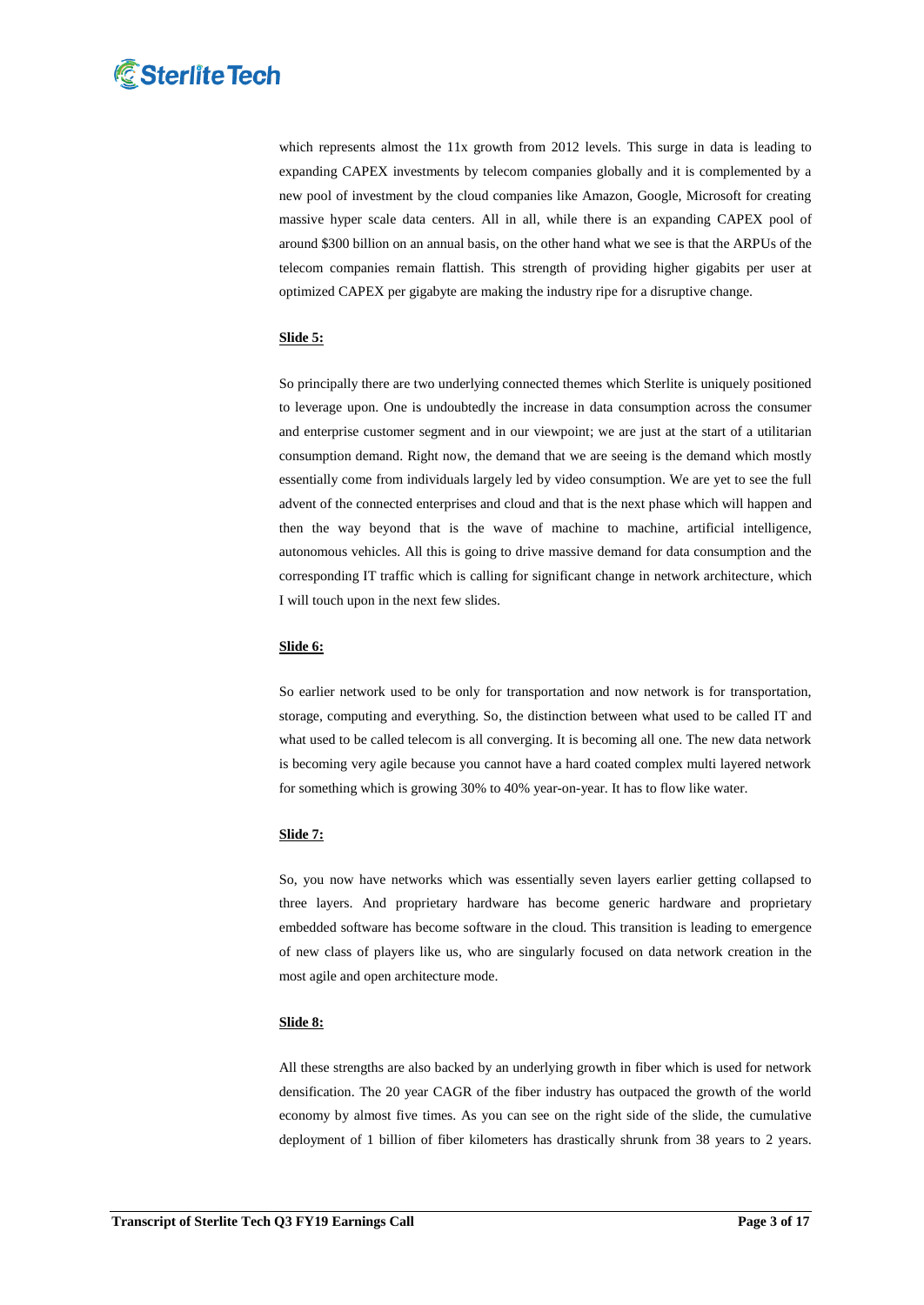# **& Sterlite Tech**

This augurs well for us who have been leaders in optical fiber manufacturing space and with customer presence in more than 100 countries globally.

# **Slide 9:**

At Sterlite, we continue to evolve with changing industry dynamics to transform ourselves from a telecom product to a Design-Build-Manage and now turning into a global data network solution provider which is opening both new markets as well as new opportunities for us.

#### **Slide 10:**

And essentially our play in the digital ecosystem is twofold. One is to participate in the data network creation capex through the fiber, server and software offering and the second is to focus on offering of the application-based solution so as to leverage our strong position in core optical products business and capitalize on disruptive trends through new network software products as well as offer integrated network Design and Build services. The strong foundation of these strategies is reflected in our accelerating revenue trajectory and the enhanced longterm visibility through multiple order wins which have elevated the order backlog at an alltime high of more than Rs.10,000 crore. With the order book visibility of more than two, twoand-a-half years we are now geared towards the next leg of growth beyond 2021.

#### **Slide 11:**

The key differentiation that Sterlite Tech. offers which becomes our unique selling proposition is our capability to provide integrated solution across the layers of the network to a chosen four customer segments.

#### **Slide 12:**

And what we offer is that we bring together the best in class offerings right from integrated silicon to fiber, modular customized kit, innovative cable design in the passive layer to end-toend designing and building network within the services layer and the next gen OSS/BSS and open sourced-virtualized access within the software layer thereby creating a unique Company in the world which provides the end-to-end data network solutions.

#### **Slide 13:**

We have built the Company over the years on the solid foundation of four pillars of deep customer engagement, technology, talent and global delivery and supply chain model which have truly become the strong enablers of our success.

### **Slide 14:**

And our continued investment in R&D and technology has led to a serving and offering customers with more and more value added and customized solution. Today our new product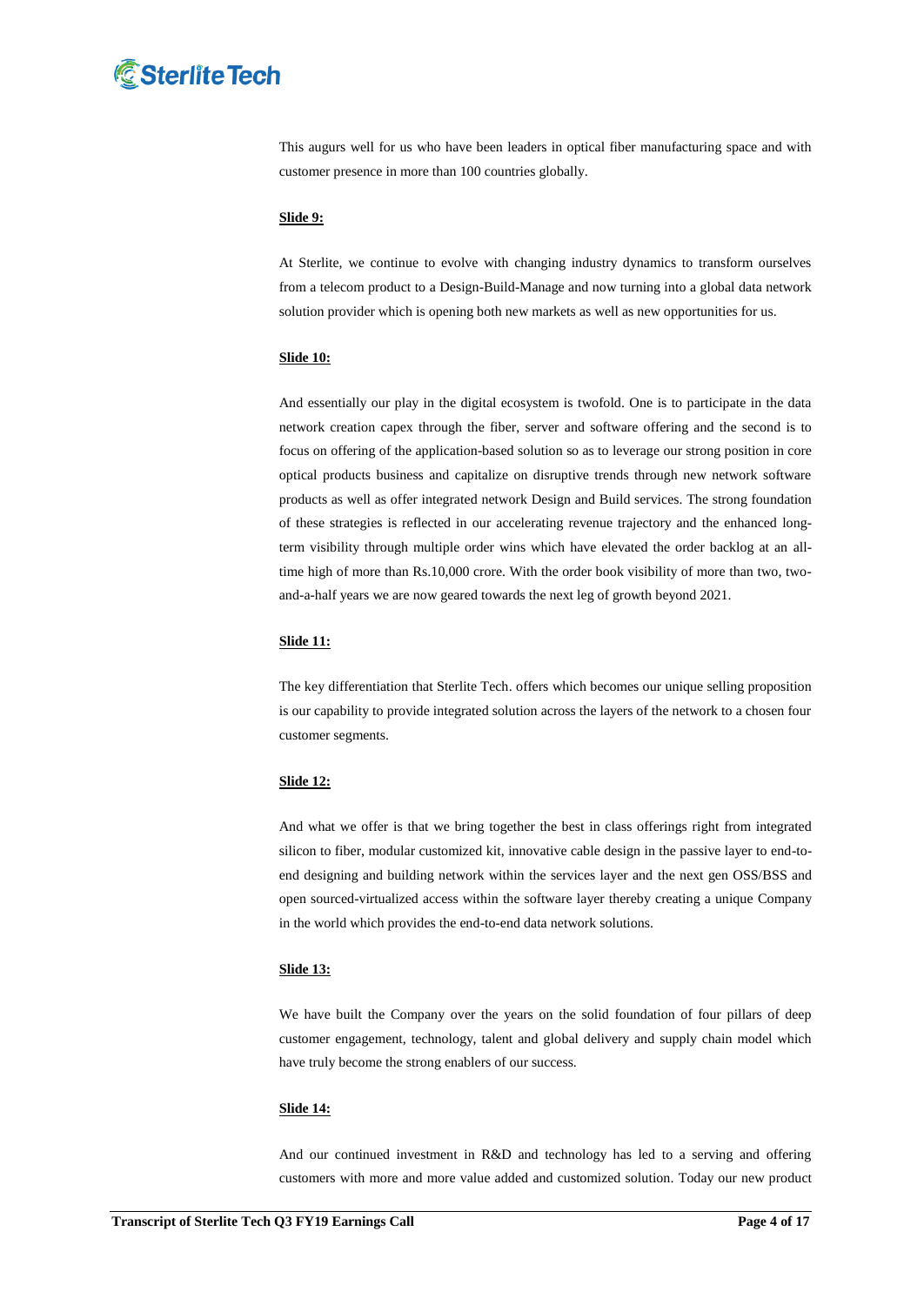

revenue stands at more than 20% and patents have increased to 234 from 212 in the last quarter along with an addition of our specialty product experience lab to our innovation sector.

# **Slide 15:**

And this one is my personal favorite. In fact, if you ask any employee on what is the talk at Sterlite, they will invariably say 'Power of One'. So 'power of one' for us means the value that we bring to our customers by bringing together the end-to-end data network expertise, working in a very consultative manner assisting all our customers with all their data network needs across our bouquet of integrated offerings. This is leading to a much higher degree of customers stickiness and long-term engagement.

# **Slide 16:**

And we believe that our strategy of "Power of one" built on the thesis of global data network solution provider would enable us to tap an increasing size of the overall market making us more and more customer relevant. With this we believe our total addressable market is going to increase to about \$75 billion by FY2023.

#### **Slide 17:**

And the increasing total addressable market would be borne by four growth engines. So it is like an orchestrator of data network solutions and each of the layers have to individually excel to make the orchestration a majestic event. Perhaps our breadth of offerings and width of access to new customers and geographies would be the key levers for this growth beyond FY19.

#### **Slide 18:**

Now coming to the previous quarter which we just finished. We have continued our growth momentum on both business and financial parameters. Our key business highlights across all the pillars includes key order wins in Europe, launch of FTTx mantra. On technology front, our patent count increased to 234 and partnership with Red Hat to develop open and agile solutions that helped us accelerate telecos digital transformation. On the delivery and supply chain side both the expansion of 50 million fiber kilometer and 33 million cable expansion are well on track. We also initiated execution on the Navy project which we had acquired in the previous quarter.

# **Slide 19:**

And here is a current view of our new state of the art manufacturing facility at Aurangabad whose expansion of upto 50 million kilometers is expected to be on board by June of 2019. It has best in the class IT and OT infrastructure with fully automated machines with robotic operations in an Industry 4.0 environment.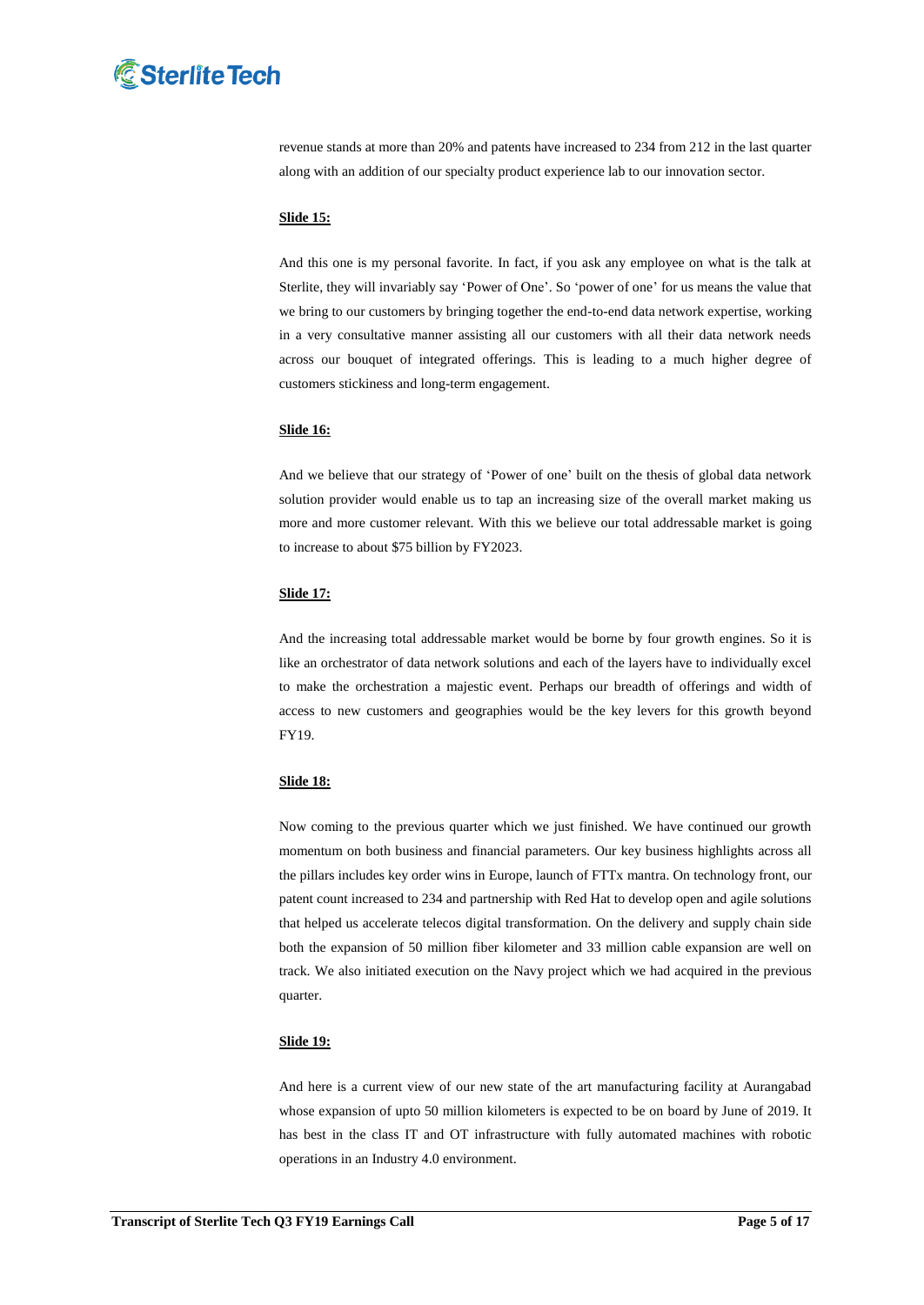

# **Slide 20:**

In July of 2017 we had shared with you our aspiration to be a \$100 million PAT Company by FY20. I want to apprise you that we are well on track for it and key strategic initiatives across the four pillars that we are undertaken have been instrumental in taking us to our desired target.

With this I now hand it over to Anupam for his comments.

# **Anupam Jindal: Slide 22:**

Thank you, Anand. Good afternoon everyone. Sterlite Tech perceives good corporate governance practices as a key to sustainable corporate growth and long-term shareholder value creation. The Company has kept its financial strategies well in tact under its strong governance. Sterlite"s approach towards factors such as growth, earnings and capital allocations are well chartered to help it grow in a value accretive manner for all its stakeholders. The Company's success will continue to be backed by strong foundation that will enable its sustainable growth going ahead.

#### **Slide 23:**

Coming to the performance for the quarter this has been yet another record-breaking quarter for us with the highest ever Revenue, EBITDA and PAT registering a Year-on-Year growth of 60%, 46% and 62% respectively.

#### **Slide 24:**

For the reference we have captured a brief version of the profit and loss statement. Our nine months performance for FY19 has surpassed the full year number of FY18. The PAT on nine months basis recorded a growth of 79% maintaining healthy ROCE of more than 25%.

#### **Slide 25:**

A strong foundation and positioning is getting reflected in our accelerating revenue trajectory. Multiple order wins have elevated our order book backlog at an all-time high of more than Rs. 10,000 crore. With almost 2.5x revenue to the order book ratio and visibility at the current revenue run rate, the Company is now geared towards the next leg of growth beyond FY2020.

With this we come to end of our opening commentary and we would be happy to take questions.

**Moderator:** Thank you very much. Ladies and gentlemen, we will now begin the question-and-answer session. We take the first question from the line of Mukul Garg from Haitong Securities.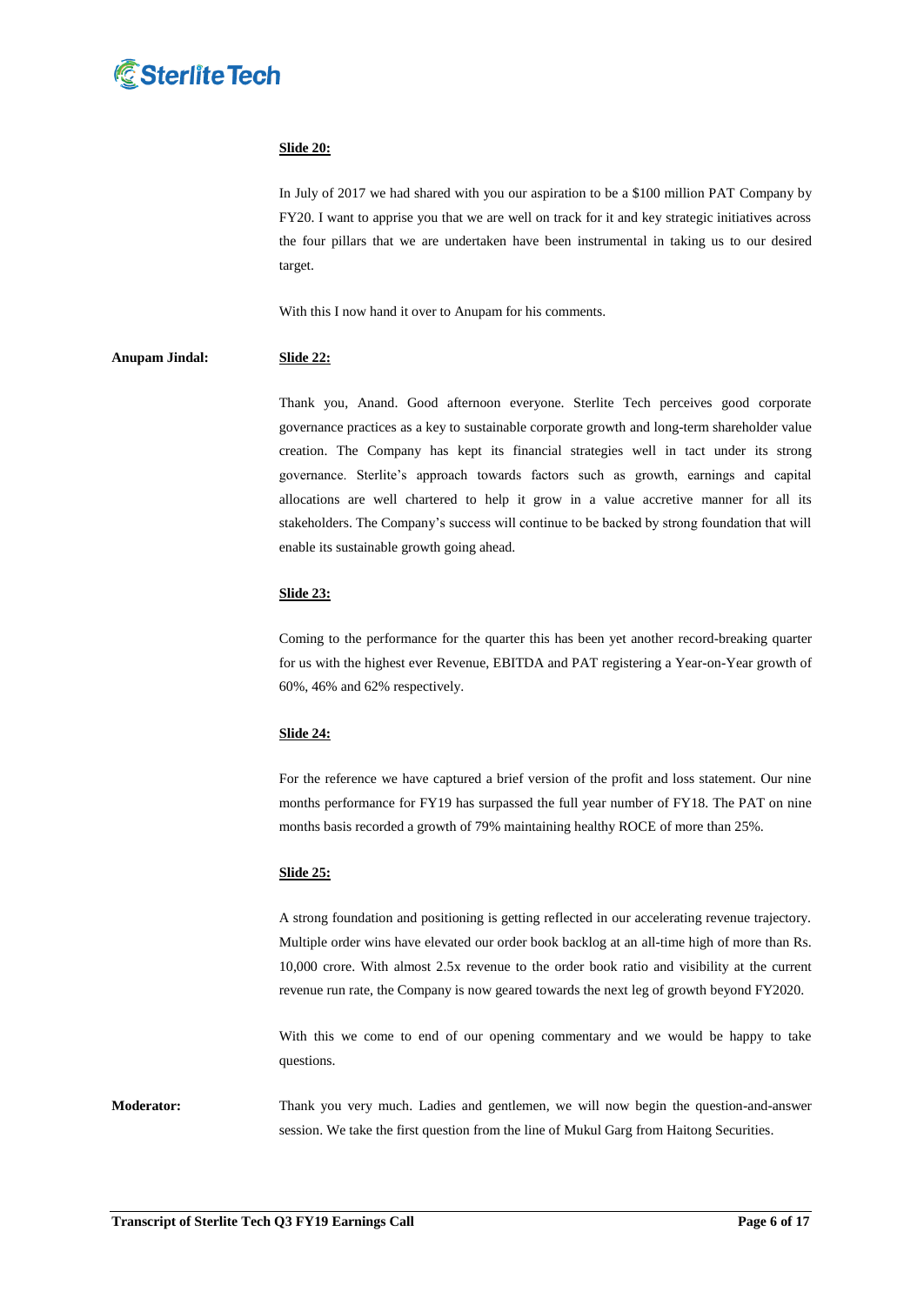

- **Mukul Garg:** Congratulations to the management on very good growth. Anupamji, first question was on the pulls and pushes on the margin side, there was a bit of a drop in EBITDA margin this quarter and it seems like most of it coming from the cost of material consumed side. So was that due to a ramp up in Indian Navy order or what was the reason behind this margin correction?
- **Anupam Jindal:** Yes Mukul, you are right since you have seen this significant growth in revenue which has largely come from the Services business. So I would say, this quarter our services business, the integrated offerings which includes the Navy order has contributed, and therefore the margin you can see at a Company level coming down to about 23% right now. So that is the main reason I would say.
- **Mukul Garg:** Understood, but just to probe a bit on the Indian Navy order; our understanding was that it would probably start more in Q4 rather than in Q3. So (a) was there any other factor also which came in there, or it was predominantly Indian Navy? and (b) if you can give the breakup of Services versus Product business this quarter?
- **Anupam Jindal:** So this is, as I said that the Services business have contributed higher which not just includes the Navy but other telecom operators we are working on and that our revenue is also increasing quarter-on-quarter. Then the revenue split is around 30% plus is on Services side this quarter, and slightly lower than 70% from our Products businesses.
- **Mukul Garg:** The other question was on if you can provide the detailed breakup of a few items, the order book breakup between Product and Services and the utilization rate for both fiber and cable business?
- **Anupam Jindal:** Let me take the second part. The utilization rate of the facility continues both on fiber and cable closer to 100%. So that is a very positive thing and on the order book split largely it remains at 50% - 50% ratio and there are reasons. We are avoiding now giving detailed breakup for the commercial business reasons otherwise these are the details which we can share.
- **Mukul Garg:** The final question Anand was on the news which came in a couple of months back on the price correction which has happened on the optical fiber industry due to the China Mobile issue. What is the visibility you guys are seeing in the market, any change which is happening or is the market still a little bit damp from a pricing point of view?
- **Anand Agarwal:** So clearly Mukul this China Mobile postponement of the tender has created some market situation mainly in China. However, we as a Company continue to be largely insulated from it in all our other markets essentially because we have participated in just long-term contracts and as we had been maintaining even in the past that when the volume demand supply mismatch as well as the pricing etc. were going up, our focus was more with large marquee clients and longer-term contracts. So we are seeing that definitely currently there is some increased volume availability in markets like China, but for us in a macro sense, our journey continues in the same way that we had planned out.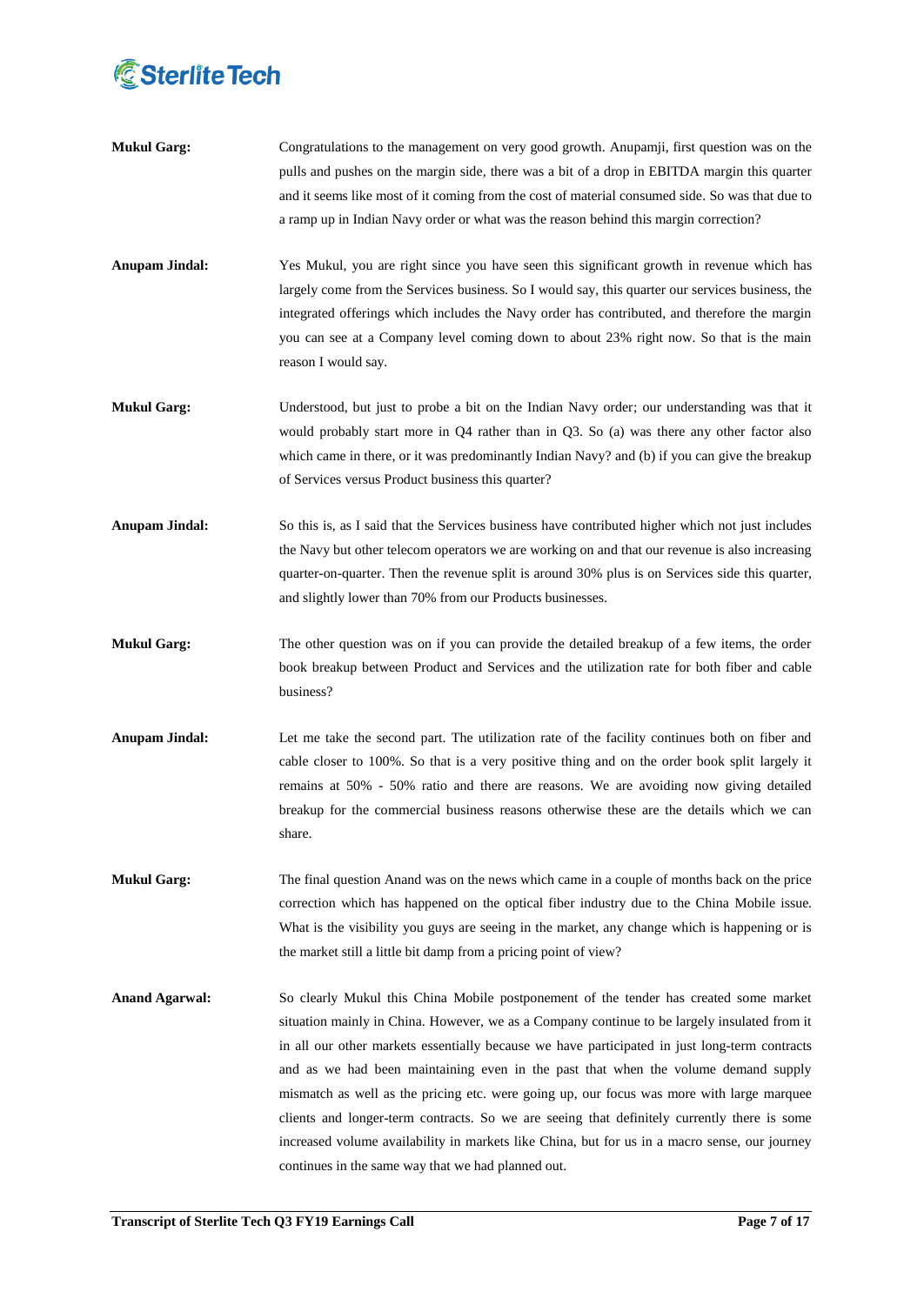

**Moderator:** Thank you very much. Next question is from the line of Pranav Kshatriya from Edelweiss.

**Pranav Kshatriya :** Congratulations to the management on a great set of numbers. My first question again relating to the same China Mobile question. Can you throw some light that you know what exactly is leading through slowdown in Chine Mobiles order? Has China Mobile placed the order or it is still in the discussion. That is my first question. And if you can also highlight that how it is impacting the spot prices and how do you see in the medium-term implications of that? My second question is on, you did allude to the capacity expansion being on track. If I am not wrong, the expectation was 40 million fkm would be achieved in December 2018. So just wanted to check whether that has been achieved or not?

- **Anand Agarwal:** So first the China question. I think my answer would be largely the same what I talked about earlier. See China Mobile is one of the largest consumers of optical fiber and I mean they essentially issue two tenders in a year and for the last year their tender which they typically issue in November they are going to issue it probably in this quarter. So I see this as a bit of an over play kind of over discussion on the marketplace rather than where at a macro sense where the demand is moving forward. Regarding the spot prices, we have never participated in the spot prices going up or down, so we do not keep a very good track of it. We are focused on our contracted volumes with our customers which continue to be largely intact. On the second part of the capacity expansion, of us having a capacity of 40 million by December you are absolutely right. And that commissioning is currently under play and large part of machine and capacity has started operating. Over the next few months we will be taking that capacity to the full extent and by June or so the capacity and installation of 50 million will also start happening.
- **Pranav Kshatriya :** If I can just follow up on my first question, I understand that you are not exposed to China but I am just trying to get a sense that you know how the market demand-supply would be. I mean do you see China Mobile keeping orders slow for a year, I mean, will be there, since it contributes almost 30% of the demand, is there a chance that this year that 30% might not see any growth because China has been one of the largest driver of fiber growth?
- **Anand Agarwal:** Not from what we understand China Mobile is supposed to come up with a revised tender or whatever their normal tendering in the current quarter and you are right, they are one of the largest users globally, but at the same time they have not come out or spoken or talked about any way or any reason for which their fiber bind is going to be delayed or changed. In fact, their CAPEX growth continues unabated, and they have talked about their increase in 5G investments, which is all going to be based on fiber. So, there is absolutely no reason or indication for us to feel that there is going to be any overall shift in their strategy.

**Moderator**: Thank you. Next question is from the line of Varun Arora from Auroville Investments.

**Varun Arora:** My question is related to the China business. The joint venture we had, could you talk about the utilization level in that region and within that region are we seeing customers renegotiating on the orders part in terms of pricing or delay in delivery of orders?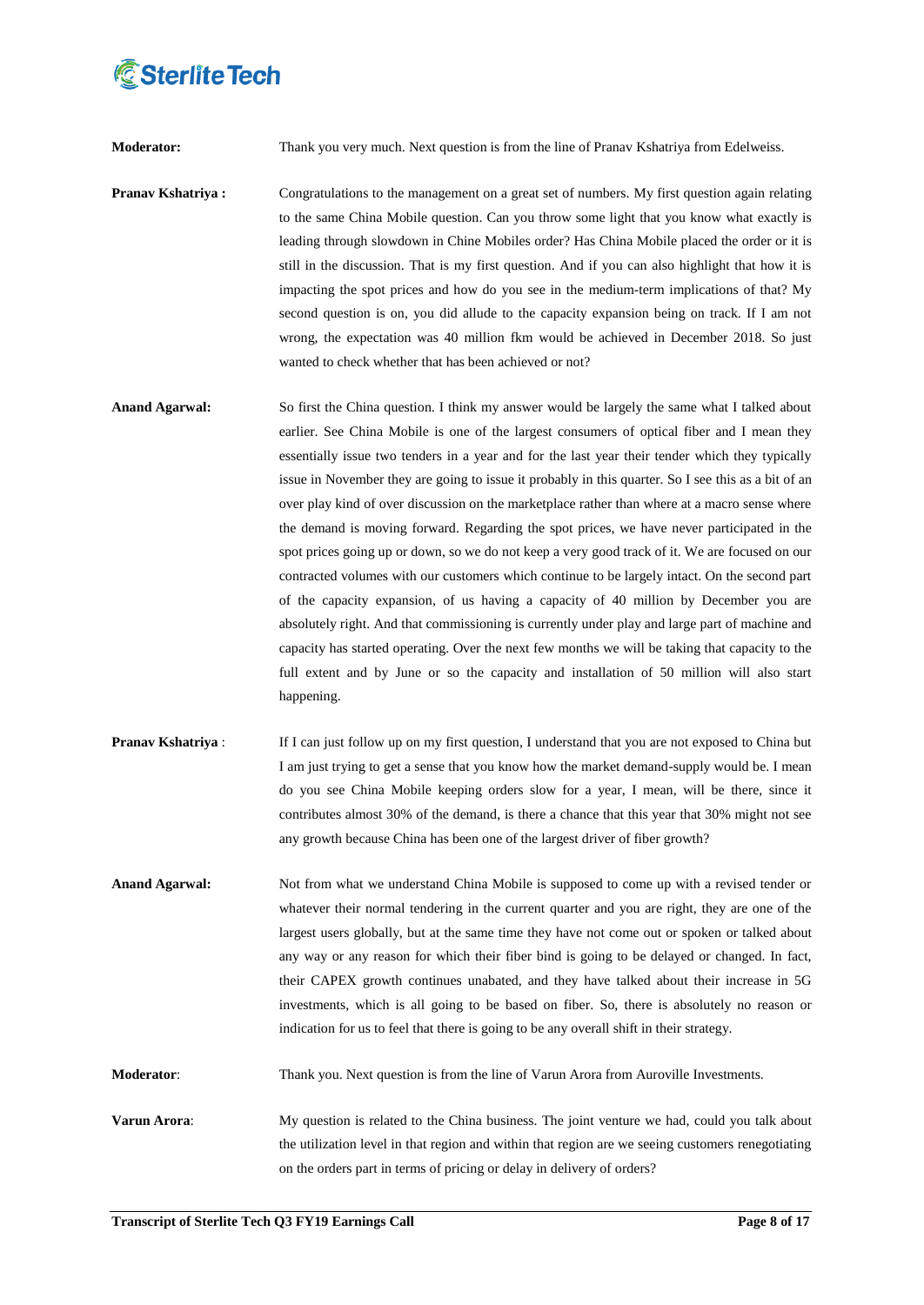

- **Anand Agarwal:** Varun, at the overall level our capacity utilization as we have said continues to run at full capacity. Our existing capacity is fully running, our new capacity of 40 million we are moving forward with the installation commissioning and the trial of the 40 million capacity. As far as new contracts, we have these long-term contracts which have these provisions of plus minus 5%, and for some of the customers that is a normal and regular discussion which is happening at the beginning of the year. We can provide a better flavor in the next few months but for us at a macro level there is no cause for change or concern.
- **Varun Arora:** Got it. and the second question is related to the optical fiber cable, you mentioned the utilization for optical fiber is close to 100%, so just tell us what is the utilization for the OFC and also in rough when we acquired Metallurgica at that point the utilization there was lower. Have we seen a pickup in utilization levels in that region?
- **Anand Agarwal:** So yes, our optical fiber cable facility as in there is a current capacity of 18 million kilometers and we ran almost close to 95% in the current quarter. There is an expansion of taking this 18 million to 33 million in phases over the next year and a half and that expansion will keep coming in phases as we move forward. And the Italian facility both in terms of efficiency and OE improvement is continuing for the current facility as well as the CAPEX that we are going to incur to add more machines there, that is continuing to go as per plan.
- **Moderator**: Thank you. Next question is from the line of Neerav Dalal from Maybank.
- **Neerav Dalal:** A couple of questions. One is when would this 40 million start generating revenue? I guess we are under trial runs at the moment. So when would we be able to see revenues coming out from this additional capacity?
- **Anand Agarwal:** Neerav, we will start seeing some amount of it in the current quarter itself Q4, then I think fully it will start generating revenue in the second half of this calendar year but in progressively we will start off in the current quarter, ramp it up in the next quarter and take it to full capacity by the end of this year.
- **Neerav Dalal:** Correct and could we get a split of revenues into International and Domestic for the quarter?
- **Anand Agarwal:** It was about 60% Domestic and 40% International.
- **Neerav Dalal:** Right. And very quickly one more. In terms of the optical fiber prices, though we have longterm contracts there would be as you said renegotiation clause in it every six months or every year. So what have you seen at the moment? Has there been any minus 5% or what?
- Anand Agarwal: Yes see, the pricing we have always seen has been between that \$7 to \$8 range. We were operating for the last couple of years closer to the \$8 level. Currently there are discussions of coming closer to the \$7.5 level, but nothing has been frozen right now, because we see this as a temporary situation in China, and neither us nor our customers globally are reacting to a short term development and taking any calls in a short-term manner.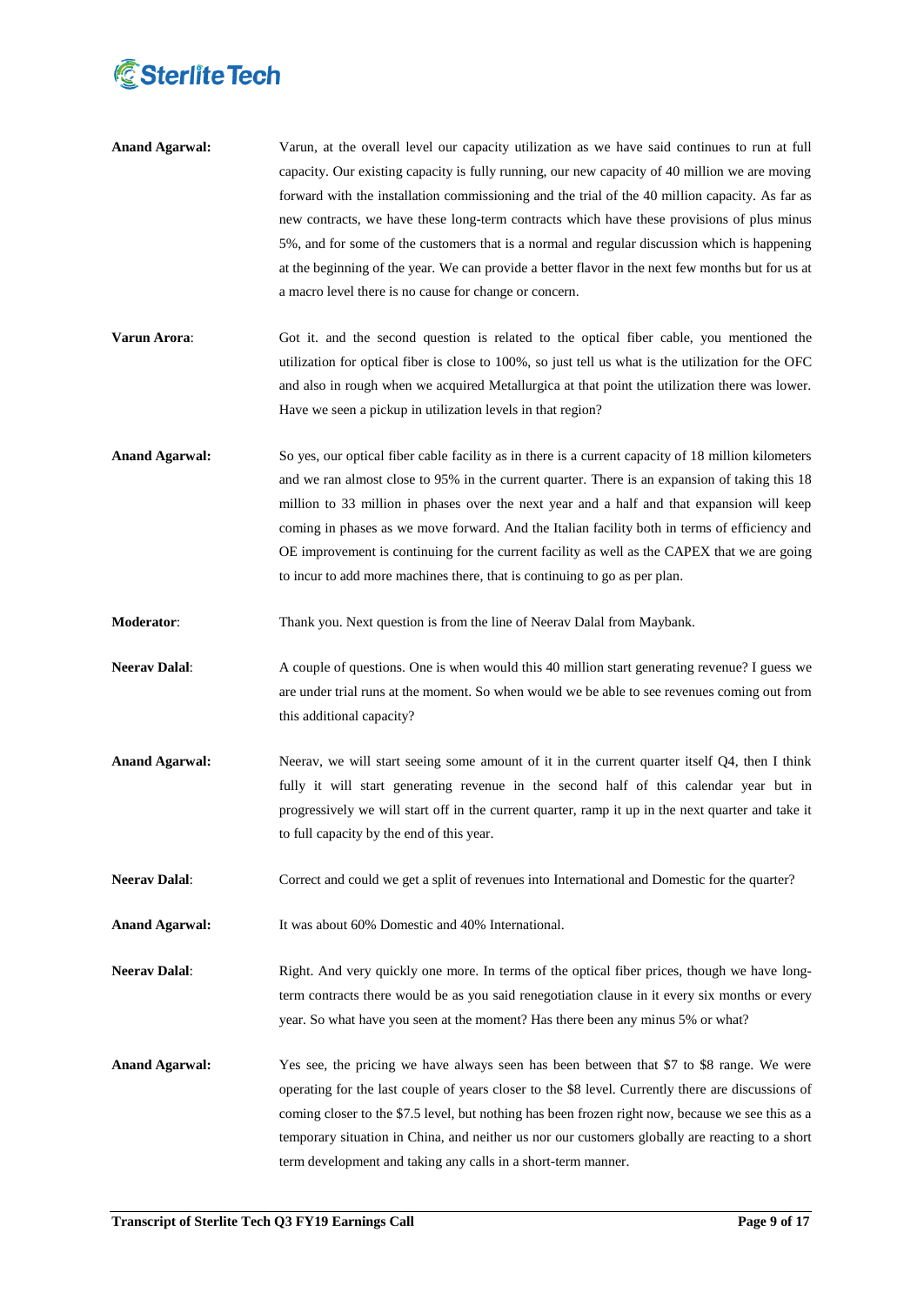

**Moderator**: Thank you. Next question is from the line of Suryanarayanan from DSP Mutual Fund.

- **Suryanarayanan Manian**: Great performance. I had just one question related to the margins. So I can see that your EBITDA margins you explained is because of the mix between services and products. But when I look at it in terms of let us say gross margins, that is down almost 700 bps YoY. Is that also linked to this mix of revenues between services and products?
- **Anand Agarwal:** Yes, that is right Surya. The Services business which we have always talked about is 11% 12% EBITDA business. The cost of goods sold is higher on the services business because there is a component of bought-out material as well and as compared to our Products and manufacturing business.
- **Suryanarayanan Mania**: Okay, so on a go forward basis or more from a slightly medium-term basis, I mean forgetting these quarterly volatilities aside, you will still be able to maintain your broad EBITDA margin trend that you have spoken out, right around that 22% to 23% range? That is the range at which you operate typically.
- **Anupam Jindal**: So Surya just to give more color on this, we have maintained that in Sterlite the EBITDA is a mix of Products and Services. So this is the precise situation here and that will always be the case and the individual businesses will continue to see that we maintain the numbers, EBITDA percentage margin. So on a long-term basis last few years we have been able to maintain it at that 22% - 23% and we believe that with the given mix we will be able to maintain that.
- **Suryanarayanan Mania**: And lastly just this expanded Service offerings that you are getting into, do you have any sort of case studies that you can present or talk about briefly, I mean, in those areas where you have been engaging with clients and what has been the sort of conversations you are having or the successes that you are seeing there?
- **Anand Agarwal:** Yes sure, this expanded offering this end-to-end offering I mean the first and foremost success towards this is the Navy order itself which is an end-to-end offering from a very big passive to an IT layer and software layer at with 33 data centers across the country. So that itself is a success of our integrated offering. This FTTx mantra that we have also launched, we are doing proofs of concepts with a couple of telecom providers one in India and one globally, and this entire concept is accepted really well by them of having someone who can design the entire network for a part of the solution end-to-end and then deploy and manage it for them as well.

**Moderator**: Thank you. Next question is from the line of Alok Deora from Yes Securities.

**Alok Deora**: Congratulations on a great set of numbers. So I just had a couple of questions. One was on the margin front. So we have seen the margins sort of coming down little bit primarily because of the higher contribution from the Services segment. But just wanted to get a feel of how it would be going forward because the contribution from the Navy order would start increasing from here on. So could we see margin going even lower than what we have now maybe towards the 20% sort of number?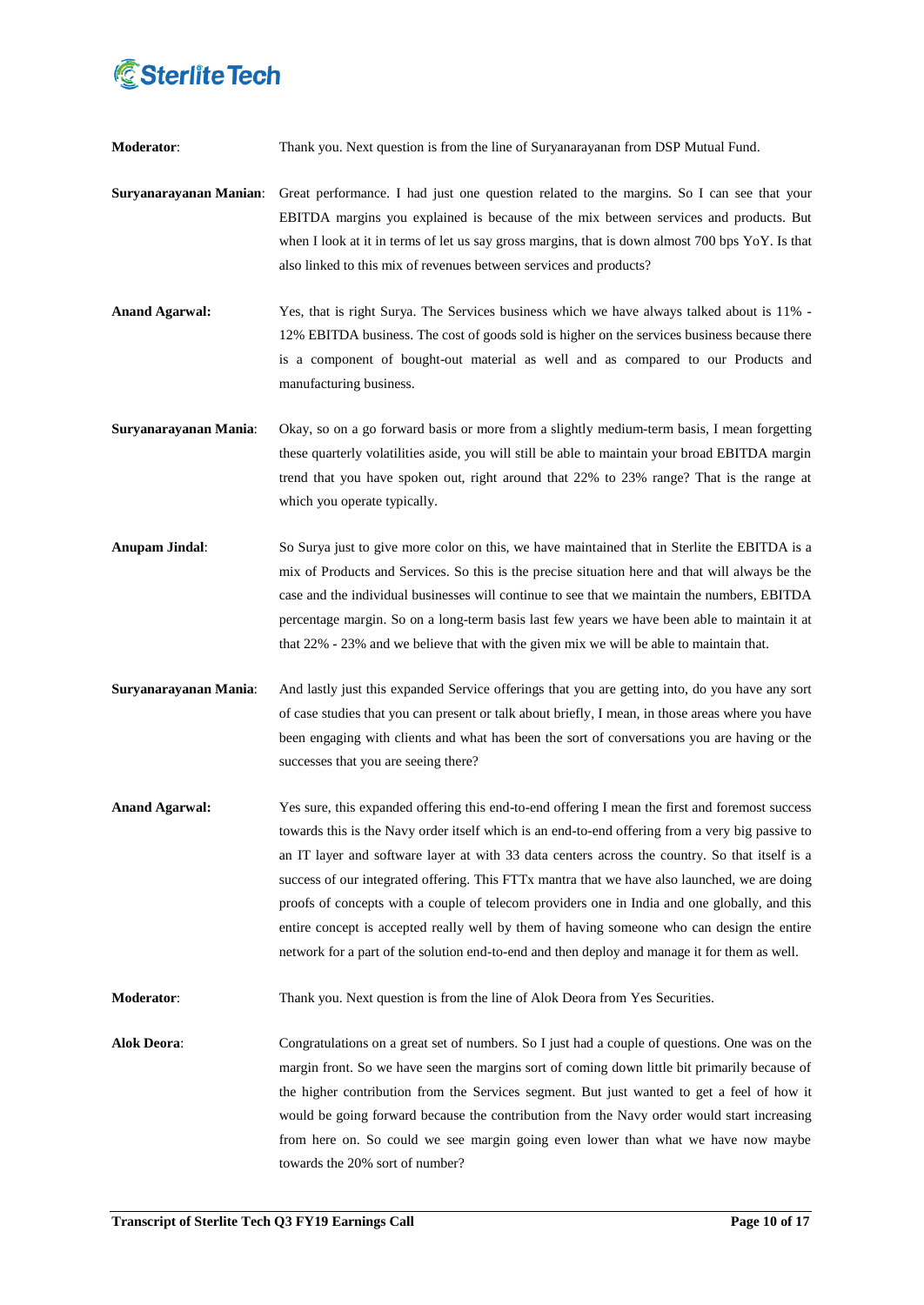

- **Anand Agarwal:** Alok, we have always maintained that as a Company we focus on EBITDA margins of each of our parts of the offering. So the Products business has been higher margin percentage business. The Services business is slightly lower margin percentage, but higher return on capital deployed and the Services and Software part of it. So as the mix changes, the absolute EBITDAs will keep going up. The margin percentage will be up or down based on what the mix percentage has been for the particular period that we are discussing about and we focus on the absolute EBITDA growth and we focus on the return on capital deployed growth. We are not as a Company and as management focused on how the margin percentage changes quarteron-quarter.
- **Alok Deora**: Right, and one more question was on the prices of fiber. So we have discussed a little bit on the call, but just wanted to understand like you know when these contracts will come up for renewal, when these long-term contracts, so that time even if the spot prices are near \$7.5 or, so then the new contracts might be set at near those levels, right as against you might have set some older contracts at around \$10 or something. So would that impact the margins going forward?
- **Anand Agarwal:** Alok, we never have any contract at \$10 or so, we never do any spot contracts and we have always maintained that neither do we indulge in spot contracts nor do we indulge with customers who want us to bill. So we never got the advantage of \$10 and we will never get the downside of whatever the spot prices are. Our contracts are within that 5% range and some of the contracts, and these are annual negotiations with our range price. Some of them we are currently negotiating, some of them we will be negotiating at the end of this calendar year.
- **Alok Deora**: Just one last question, just wanted to get some update on the pledge share which we are having. Any update on that, I mean when we can look at that getting released?
- **Anupam Jindal**: So on that, there was an announcement we had done that it was done by the promoter group for de-listing of their Company from London Stock Exchange. So that was the last update we had. I think that is a long range thing and we do not have any recent update on that side, but I do not think that has any beating on the concern as far as the holding is concerned.
- **Moderator:** Thank you. We take the next question from the line of Sandip Sabharwal from Asksandipsabharwal.com.
- **Sandip Sabharwal:** My question was also on the promoter share pledging because that is having a negative impact on the perception of the stock in the markets because people are generally vary of Companies which have very high promoter pledge share proportion. So if some clarity comes on that, then it will be very good.
- **Anand Agarwal:** Yes Sandip, currently as a Company what we have as a information, the promoter book has done some level of disclosures, maybe we can provide a link and access to that. But beyond that at least in what we have in the current domain, we cannot provide any visibility or exact timeline because we do not possess that.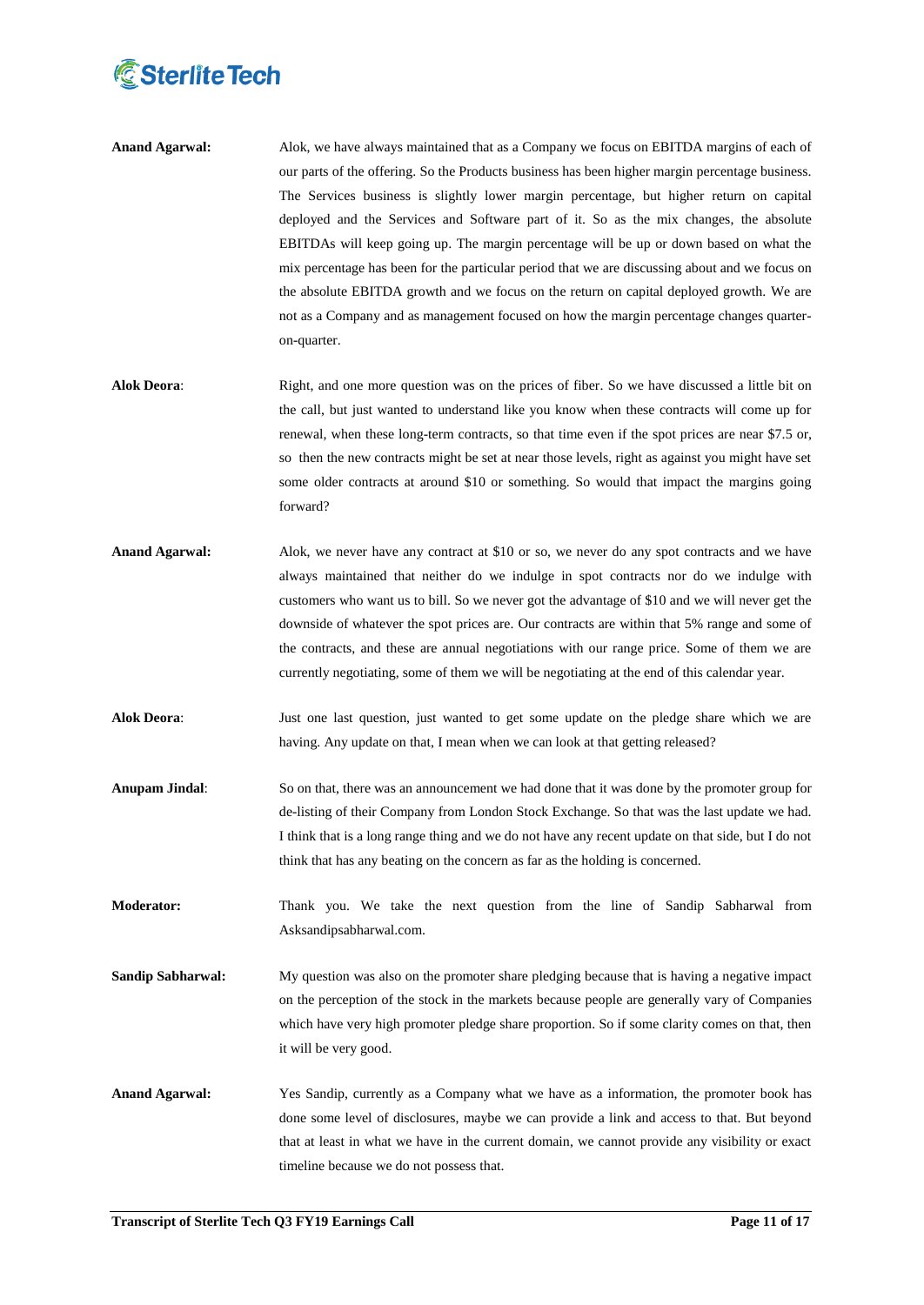

**Anupam Jindal:** At the same time, I would like to add that we do not see any concern of these pledge getting invoked or any other great concern on that side. So I understand the larger concern the shareholders may have on the pledge, but coming from the Group I do not think that has any bearing.

**Moderator:** Thank you. We take the next question from the line of Aniket Pande from IDFC Securities.

Aniket Pande: So basically, my question was a bit broad based question; so you know as we are seeing your revenue contribution increasing from Services platform also. So going forward, post FY20 and as we are seeing an increasing trend, so I mean so what can be your growth prospect post FY20 then?

- Anand Agarwal: Yes, Aniket, clearly our current order book itself which is for Rs. 10,000 crore provides us a great level of visibility beyond FY20. Our new capacity which is coming on board for 50 million and 35 million for cables provides us the growth option. And this entire offering that we have for end-to-end which we talked about there are various options being tried out with telecom providers globally. I mean right now, our each individual businesses we continue to grow that and we took decisions for each of them. At the same time, the total offerings, the end-to-end offerings provides us superlative access which is beyond the growth that we have been seeing for each of the individual businesses over the years.
- **Aniket Pande:** And sir as you have mentioned in your Slide 9 that from 2019 to 2024 you are going to platform yourself as a global data network solution and there would be a huge opportunity in that segment. So can we get a bit sense on the total addressable market of that field and how Sterlite Tech. is planning to get market share in it?
- **Anand Agarwal:** Yes, so Aniket that is the direction that we are talking about. The addressable market is moving towards by FY23 to be at \$75 million for us at a global level. Our focus on how we are going to address it is coming more clearly on slide 17 . We will continue to grow in each of the layers the passive layer, the network layer and the software layer and we will continue to integrate the three as a solution with this increase in total addressable market. The validation of this has happened with the current defense order, validation of it has happened with the smart city orders where we combine end-to-end, and validation of it is happening with the FTTx Mantra which we are engaging with a couple of telecom providers.
- **Aniket Pande:** Thank you and one last question. Can we get a sense of a demand from geography per se from US, China and from Europe?
- **Anand Agarwal:** You mean the fiber demand?
- **Aniket Pande:** Right.
- **Anand Agarwal:** So there is a report which comes and if you get in touch separately with our IR, we can provide you the global demand market wise.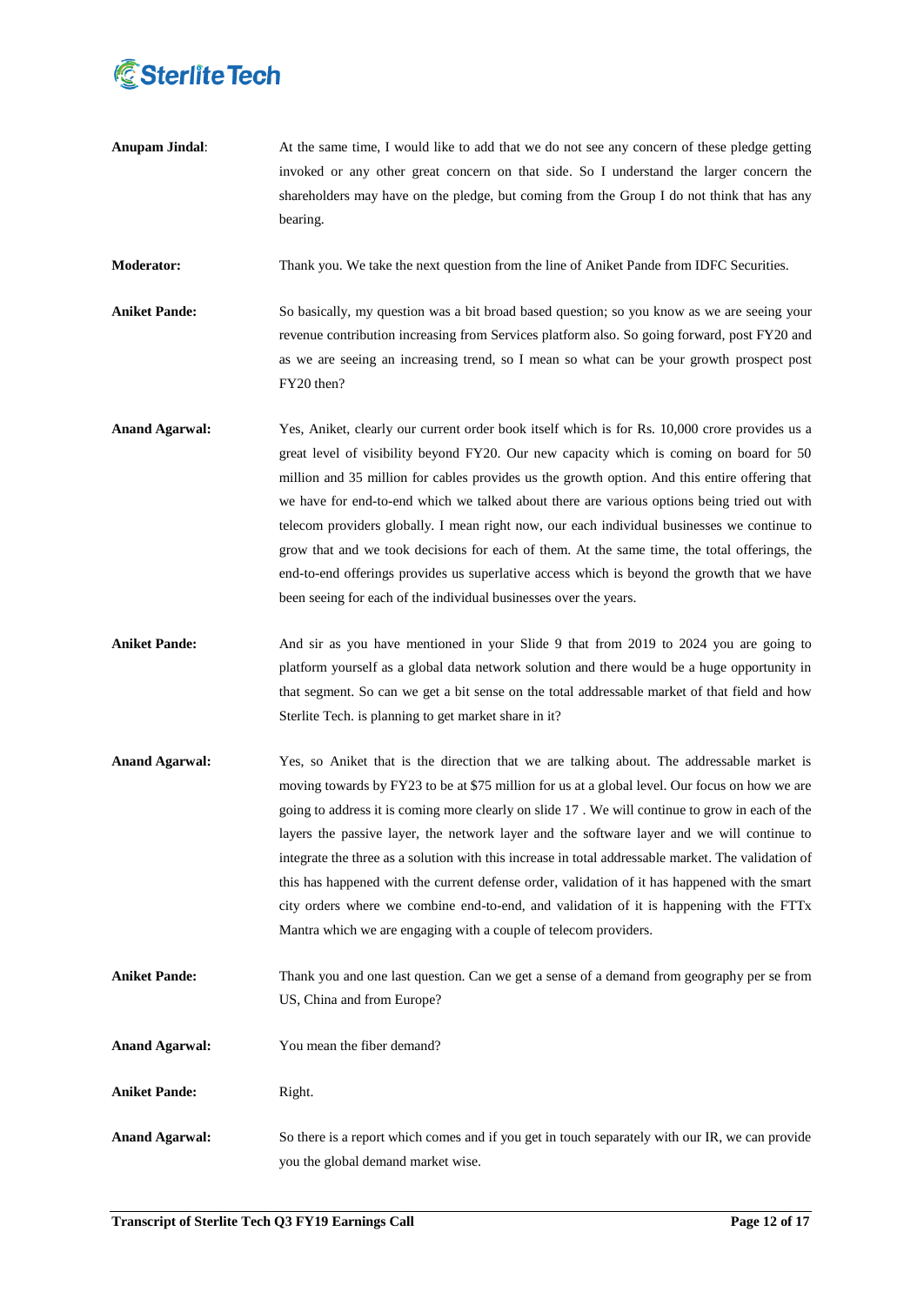

| <b>Anupam Jindal:</b> | The overall demand continues to be upward of 500 million with a strong growth coming in<br>from all these markets which you talked about, so Europe, US and rest of the world.                                                                                                                                                                                                                                                                                                                                                                                                                                                                                                                                                                                                                                                                                                  |
|-----------------------|---------------------------------------------------------------------------------------------------------------------------------------------------------------------------------------------------------------------------------------------------------------------------------------------------------------------------------------------------------------------------------------------------------------------------------------------------------------------------------------------------------------------------------------------------------------------------------------------------------------------------------------------------------------------------------------------------------------------------------------------------------------------------------------------------------------------------------------------------------------------------------|
| Moderator:            | Thank you. Next question is from the line of Rihan Mehta from Anand Rathi.                                                                                                                                                                                                                                                                                                                                                                                                                                                                                                                                                                                                                                                                                                                                                                                                      |
| <b>Rihan Mehta:</b>   | Sir, congratulations on a good set of numbers, I would like to ask the first question regarding<br>the current order book. So, current order book is at the highest level. Looking at the end clause<br>it seems that the future, could you give us a guidance about the order inflows in future, the<br>pipeline or how is it?                                                                                                                                                                                                                                                                                                                                                                                                                                                                                                                                                 |
| <b>Anand Agarwal:</b> | Rihan, if you see the order book growth over the last three years itself we have seen a very<br>strong growth from 2,000 to 3,000 to 5,000 and 10,000. I think we will continue to participate<br>in opportunities which we have strongly with our customers and which we have great level of<br>capability. But it is difficult for us to provide any sort of guidance on future order book. A<br>great part is our current order book gives us the visibility of almost 2.5 years of our current run<br>rate of revenue and we will continue to use the same strategy same approach towards building<br>the order book.                                                                                                                                                                                                                                                       |
| <b>Rihan Mehta:</b>   | And I wanted to ask like the order book which we have currently, do you foresee this having a<br>growth at the same rate?                                                                                                                                                                                                                                                                                                                                                                                                                                                                                                                                                                                                                                                                                                                                                       |
| <b>Anand Agarwal:</b> | The growth rates have been more focused on how we are executing. The order book gives us<br>more visibility into the future. We are focusing on getting the good degree of order book to<br>provide us a good predictability into the future. However, the revenue growth rate depends<br>upon our execution on the product side, our execution on the services side which is depending<br>more on the customer demands and their own acceptability for the risk. Our order books as we<br>have talked about in the past exclude orders which go for three to five years for certain product<br>supplies as well.                                                                                                                                                                                                                                                               |
| Rihan Mehta:          | What will be the major part of your order book excluding navy?                                                                                                                                                                                                                                                                                                                                                                                                                                                                                                                                                                                                                                                                                                                                                                                                                  |
| <b>Anupam Jindal:</b> | It is a mix of both products and the services, end-to-end solutions which we have started<br>couple of years back. So the larger point Anand was making and I would reiterate is that we<br>have seen a significant transformation in the Company with the shift in the mix of the business.<br>Forex business continues to be the core from a capability perspective, technology<br>differentiation perspective, this business and new business is actually expanding the market<br>which we can address, increase the larger market share, have a larger, greater and deeper<br>connect with the customer. And there is no specific number we can talk about, but as we have<br>been talking this long-term order visibility which we are getting is actually helping us plan our<br>future much more in a controlled manner that we can actually work on a long-term growth. |
| <b>Rihan Mehta:</b>   | Even excluding the navy project our visibility of say 3 to 5 years excluding the navy project,<br>right?                                                                                                                                                                                                                                                                                                                                                                                                                                                                                                                                                                                                                                                                                                                                                                        |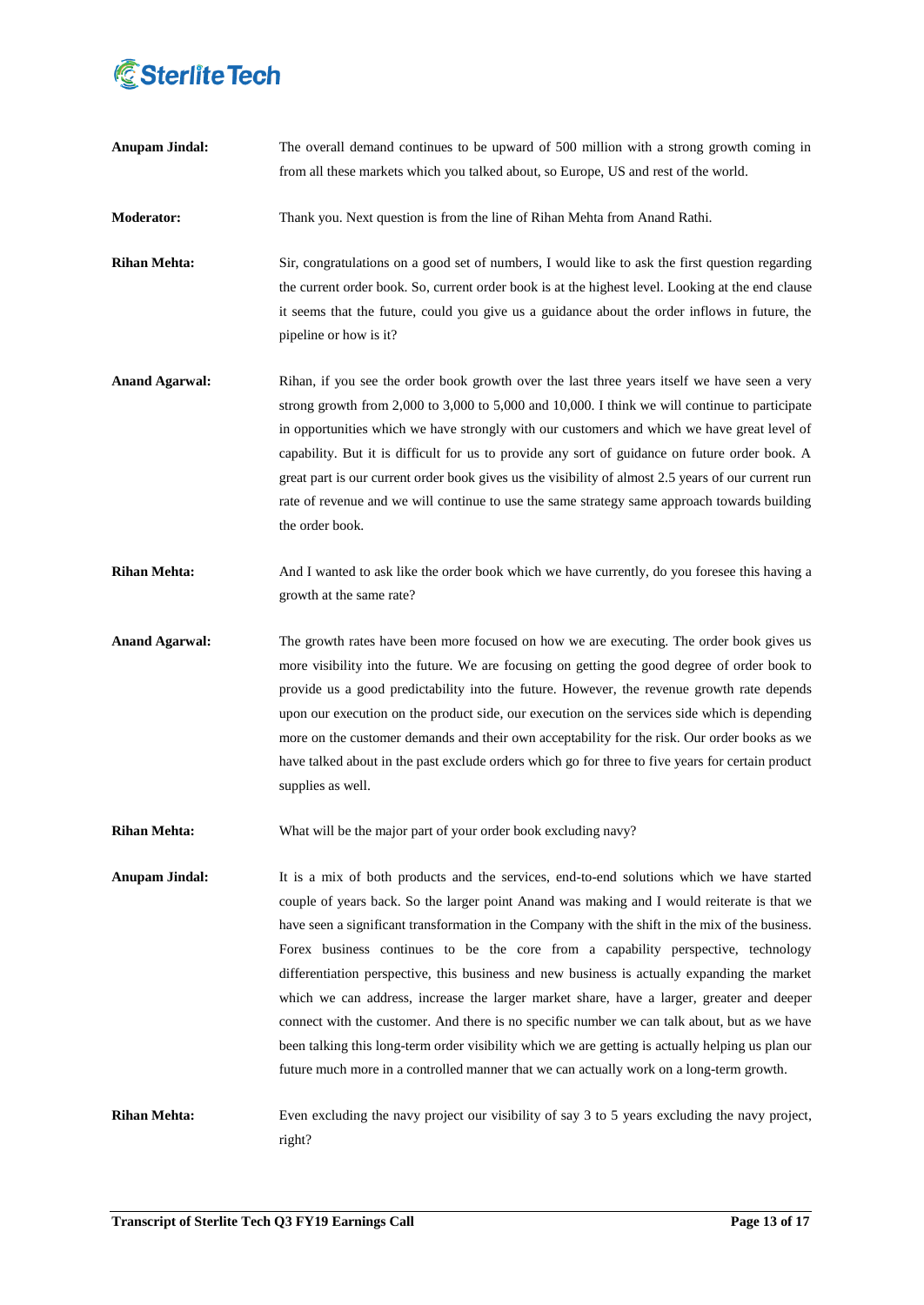

| <b>Anupam Jindal:</b> | Yes so the rest of the things are also product and there also we have said that it is actually<br>falling or going beyond even 2021.                                                                                                                                                                                                                                                                           |
|-----------------------|----------------------------------------------------------------------------------------------------------------------------------------------------------------------------------------------------------------------------------------------------------------------------------------------------------------------------------------------------------------------------------------------------------------|
| <b>Moderator:</b>     | Thank you. Next question is from the line of Harshit Patel from Equirus Securities.                                                                                                                                                                                                                                                                                                                            |
| <b>Harshit Patel:</b> | Sir, I just wanted to check on the Rs. 15 million order that we had received from the<br>Maharashtra Government for implementing the Bharat Net Phase II program in the state. So sir<br>by when can we expect the execution to start for that project?                                                                                                                                                        |
| <b>Anand Agarwal:</b> | Harshit, this orders part we are already in a phase right now where the survey etc has started<br>for this project. And we are doing this execution in three phases over the next 18 months. So<br>some small revenue will come in the current quarter. This project will peak over the three other<br>quarters of this calendar year and then phase out in the first half of 2020 calendar year.              |
| <b>Harshit Patel:</b> | Okay sure. And sir, do you have any visibility of getting similar orders from other states as<br>well?                                                                                                                                                                                                                                                                                                         |
| <b>Anand Agarwal:</b> | So there are certain other opportunities and bids where we are bidding. We have being very,<br>very selective in terms of choosing the customers and the states in which we are bidding. So<br>over the next few quarters there may be certain other bids that we will be bidding and then<br>seeing the response.                                                                                             |
| <b>Moderator:</b>     | Thank you. We take the next question from the line of Sameer Pardikar from ICICI Securities.                                                                                                                                                                                                                                                                                                                   |
| <b>Bhupendra:</b>     | Yes this is Bhupendra. A few basic questions, what is the debt level and what has been the<br>CAPEX so far for the year?                                                                                                                                                                                                                                                                                       |
| <b>Anupam Jindal:</b> | So current debt level are about Rs. 1,800 crore as on end of the calendar year December. In<br>terms of the CAPEX overall we have done close to about Rs. 750 odd crore until nine months.                                                                                                                                                                                                                     |
| <b>Bhupendra:</b>     | And, how much of the expansion capex is left if you can share?                                                                                                                                                                                                                                                                                                                                                 |
| <b>Anupam Jindal:</b> | It is overall capex on both these things, the fiber as well as cable which we have announced, is<br>roughly about Rs. 1,550 crore, Rs. 1,600 crore total plus there are sustainable CAPEX and I do<br>not have exact number in terms of how much of that is left but given that these numbers which<br>I talked about there is some part which we will still have in rest of the year as well as next<br>year. |
| <b>Bhupendra:</b>     | And then what would be the sustainable CAPEX that we do normally annually?                                                                                                                                                                                                                                                                                                                                     |
| <b>Anupam Jindal:</b> | About Rs. 80 crore to Rs. 100 crore.                                                                                                                                                                                                                                                                                                                                                                           |
| <b>Moderator:</b>     | Thank you. Next question is from the line of Jignesh Kamani from GMO.                                                                                                                                                                                                                                                                                                                                          |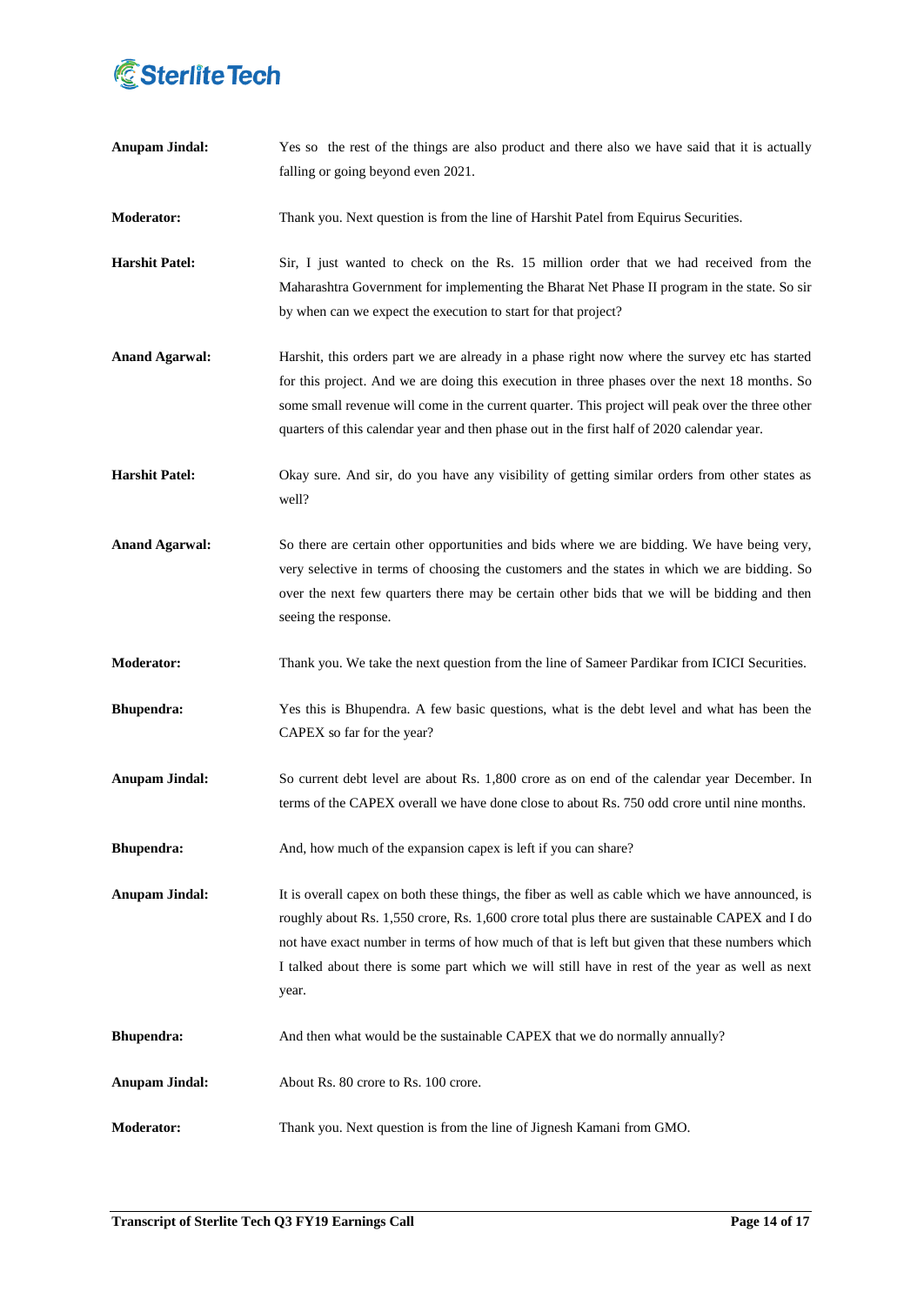

- **Jignesh Kamani:** Just follow up to that question on the CAPEX and the debt level. By March you will be done with our entire CAPEX on the optical fiber side. At the same time, we will be at the peak endto-end service execution segment which will be dealt with higher working capital compared to product. So what would be the peak target by probably June or September level?
- **Anupam Jindal:** We have not done the maths around that but we have also said that we would limit ourselves to debt equity of 1 and I see that is happening by that time. So I do not see that as a concern while absolute number of debt maybe around this or slightly higher given our services business will increase. At the same time, we are finding that our operating cash flow continues to be very strong. So we have been able to fund a large part of the CAPEX in the current year also if you look at through our internal cash accruals the incremental debt which we see is largely one acquisition which we did in July and a mix of the revenue growth which we are seeing in the corresponding impact of that on working capital.
- **Moderator:** Thank you. Next question is from the line of Amit Kumar Singh from IISL Securities Limited.
- **Amit Kumar Singh**: Congratulations on an excellent set of numbers. My first question is regarding the realizations from the cable business and what are the normal margins that we witness in this segment?
- **Anupam Jindal:** Yes, so I think these are the things I will ask Vishal to share. We have stopped giving usual realization numbers again for the competitive reasons. You would appreciate that but we continue to remain the best in terms of both the market product side giving us better realization as well as our cost. So, we have one of the best margins in the industry.
- **Amit Kumar Singh**: One strategic question, we have observed that some of your competitors are now maybe they are small competitors but they are now ramping up their fiber capacities and they are incrementally doing CAPEX to increase that. So it looks like going forward maybe in a year or two, the optical fiber market may become more competitive. So how are we placed to defend our market share and the margin?
- **Anupam Jindal:** So if you are talking about India market, then I think we just need to appreciate that in India Sterlite continues to be the only player with integrated manufacturing capability that includes preform manufacturing which has a specialized technology which we still do not see anyone having that. And we compete at the global level so none of these things are actually having either bearing on us. So I do not see that as a concern.

We have seen other players increasing capacity, demand has been increasing globally. Globally also people have started, people have increased their capacity. That has been moving in tandem, so I do not see that challenge.

Amit Kumar Singh: Sir, one last question on the domestic front again. So considering the current scenario of the Indian telecom sector, it looks like the CAPEX is still some months away from here, because the Telecom balance sheet still continues to be stressed. So are we experiencing a good demand from the domestic telecom companies?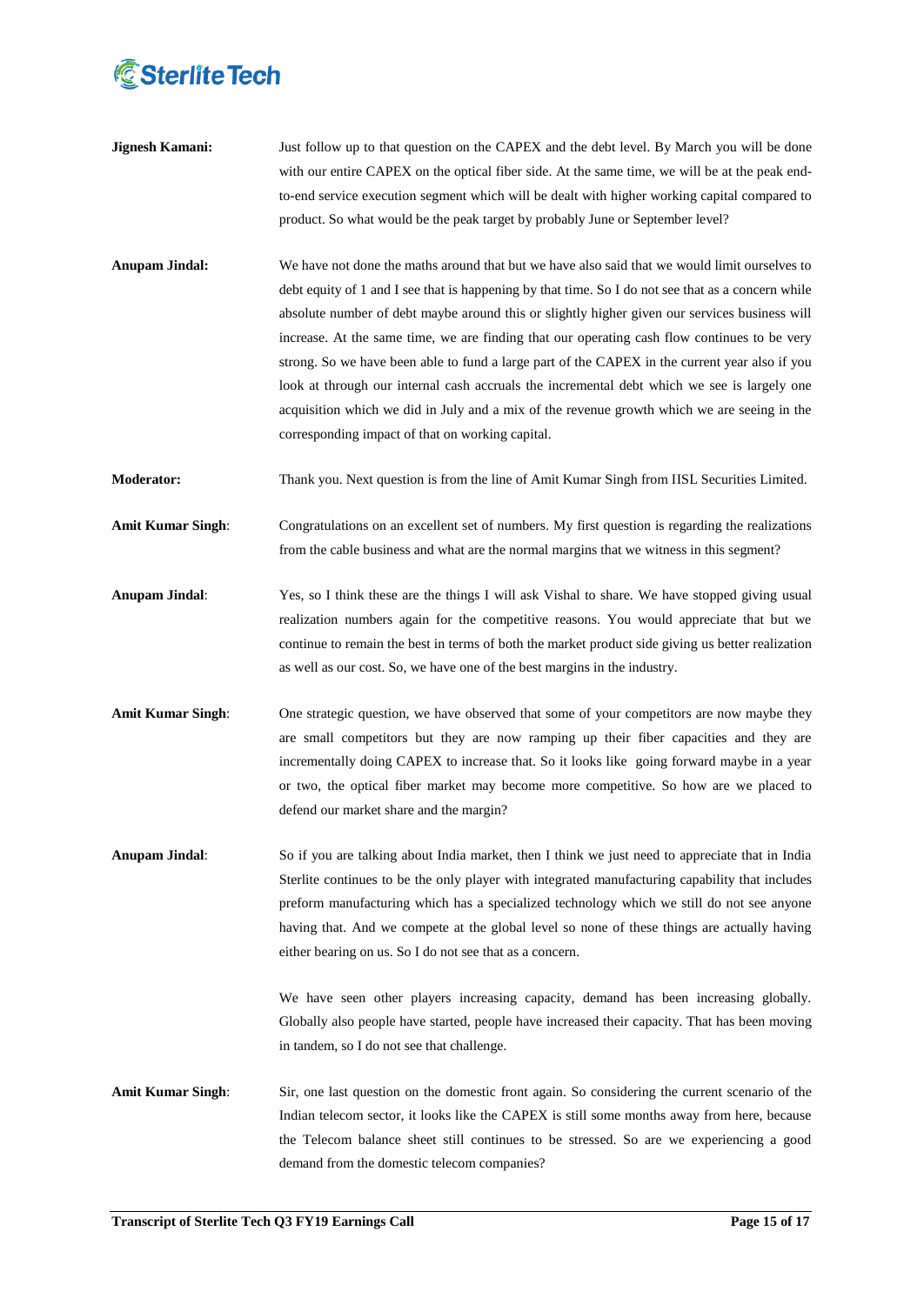

**Anupam Jindal:** If you have been tracking our Company you will see that we have reasonably expanded our footprints beyond India and that has really helped us scale the growth which we have shown and continue to show. At the same time India continues to be our home market while you are right in terms of the local operators not really expanding their CAPEX, but we see good movement happening on the public network which is basically citizens network as well as defense network coming in supported by a continued investment back on the last telecom companies in the country. So we are participating that we continue to maintain our market share. So we do not really see the numbers we have shown both in revenue and profit are the outcome of our sustained and conscious actions taken on domestic as well as international fronts.

**Moderator:** Thank you. Next question is from the line of Darshan Deora from Indus Capital.

- **Darshan Deora:** I have a question regarding working capital. Given that we are executing orders in the Services side you know for Government entities like the Navy or you know the Smart City networks, do you see any pressure in the future coming in terms of working capital, in terms of days receivables and any steps that the Company can take you know in order to mitigate some of that risk?
- **Anupam Jindal:** So inherently this business will have slightly higher working capital than our products businesses, so we are conscious. At the same time Anand during the call mentioned that when we look at the customer and opportunity, we look at very carefully the kind of opportunity and the kind of customers we want to participate. And so far we have done great execution on this side in last few years and we continue to receive money for the work done, so we have not seen that. And going forward also we believe with the kind of internal processes and risk management we have, we do not see that challenge both on the private as well as defense or any other particular products or any other particular projects we are doing. So we are not looking or we are not seeing any delayed payments because of the customer.
- **Moderator:** Thank you. Well ladies and gentlemen, that was the last question for today. I would now like to hand the conference.
- **Anand Agarwal:** Thank you. Thank you very much for your interest and your questions and we really appreciate it. At this point I would also like to bring out the key contributions for our employees as well as the leadership team in the Company and I am extremely thankful to them for their contribution to the strong results as well as the momentum in growth that we are all witnessing. I would once again like to thank everyone for attending this call and for showing interest in our Company.

I sincerely hope that we were able to address and clarify all your queries and comments and for any further clarifications and discussions you can feel free to contact our investor relations team including myself and Anupam. And we really hope to continue our association and dialogue in the future. Thank you.